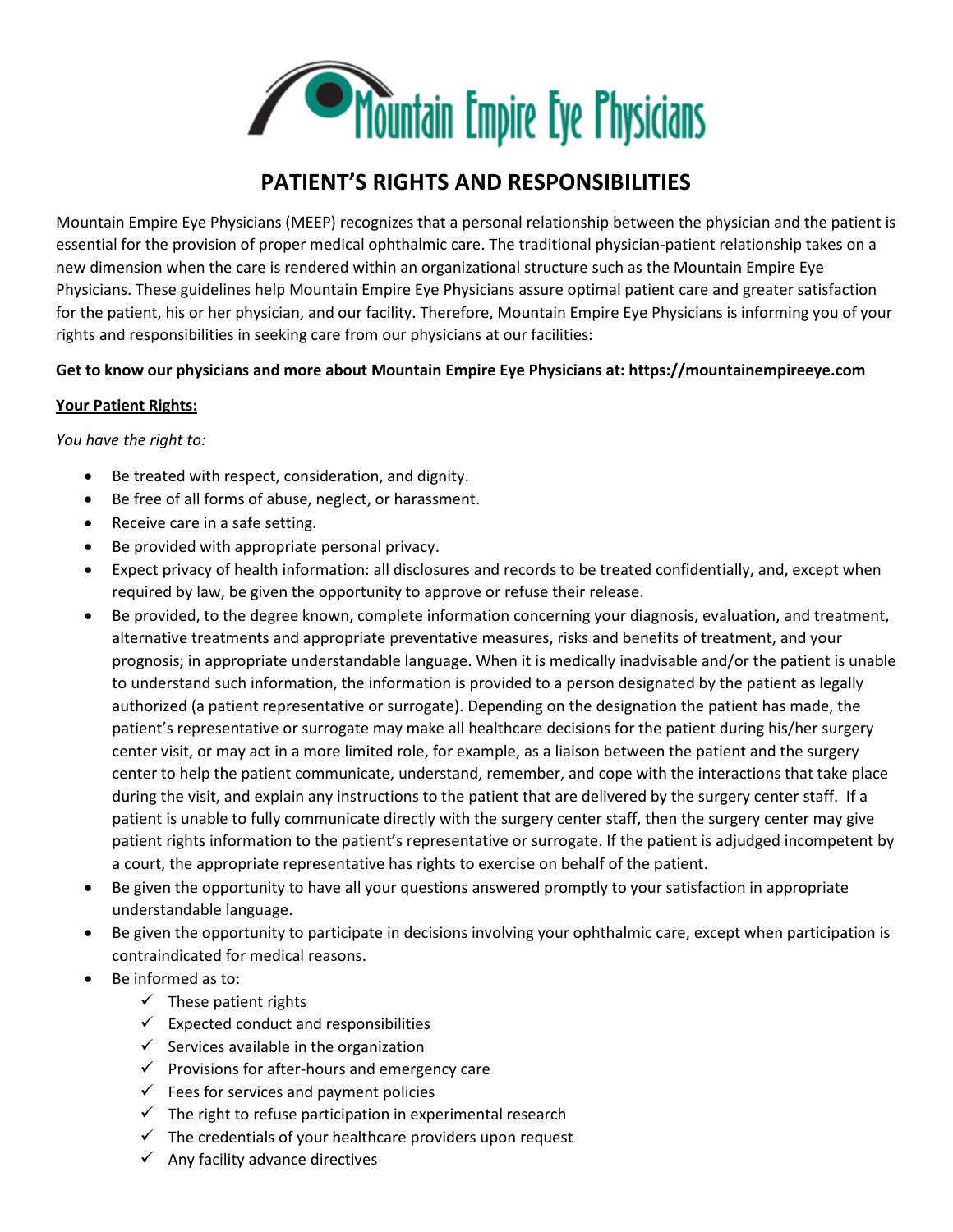- $\checkmark$  Description and availability of applicable State health
- $\checkmark$  Safety laws and State advanced directives brochures/information
- To voice grievances regarding treatment that is or fails to be furnished with methods of expressing/filing grievances, complaints, and suggestions to the organization including those required by State and federal regulations.
- To have all violations/grievances reported immediately to the surgery center manager relating, but not limited to; mistreatment, neglect verbal, mental, sexual, or physical abuse. Substantiated allegations must be reported to State or local authority.
- Know by name the physician responsible for coordinating your care.
- Change your healthcare provider if you choose and if other qualified providers are available.
- Receive from your physician full information necessary to give informed consent prior to the start of any operative or invasive procedure. Except in emergencies, such information for informed consent should include, but not be limited to, the specific procedure and/or treatment, medically significant risks involved, the probable duration of incapacitation, the benefits of the treatment in appropriate understandable language.
- Where medically significant alternatives for care or treatment exist, or when the patient requests information concerning the medical alternatives, the patient will receive such information. (i.e. Informed Consent).
- Have all Mountain Empire Eye Physician services made available to persons with disabilities.
- Decline treatment after being informed of the possible consequences of such a decision. Your decision will be respected to the extent permissible by law.
- Refuse examination or observation by any person not directly responsible for your care.
- Receive instructions regarding your care after you leave the facility.
- Receive an explanation of your doctor and facility bills.
- Notification of physician's financial interest/ownership.
- A second opinion or referral.

To express suggestions, complaints, exercise rights, and/or grievances without being subjected to discrimination or reprisal. **Any issues may be referred to Stacy Perdue, MBA, COE, Practice Administrator at (423) 968-7555.**

#### **Your Patient Responsibilities:**

*You have the responsibility to:*

- Inform Mountain Empire Eye Physicians your need for interpretation services prior to appointment.
- Arrive as scheduled for appointments and notify Mountain Empire Eye Physicians in advance of canceled appointments. Provide accurate and complete information, to the best of your ability, about your medical history, medications (including over the counter products and dietary supplements), any allergies or sensitivities to medications and other items, current health concerns, and current eye concerns.
- Ask sufficient questions to ensure understanding of your illness or problem, as well as your provider's recommendations for continuing care.
- Follow the agreed-upon treatment plans prescribed by your doctors and other health professionals working under your doctor's directions, and to participate in your care.
- Either carry out treatment and educational recommendations, or accept responsibility for the outcome.
- Question any and all instructions you do not understand.
- Communicate with your health care provider if your condition does not follow the expected outcome.
- Provide a responsible adult to remain in the surgery center during surgery, to transport you home from the facility, and remain with you for 24 hours, if required by your provider or indicated on discharge instructions.
- Inform the facility of any medical power of attorney, living will, or other directive that could affect your care.
- Become informed of service costs and the requirements of your medical/vision insurance coverage such as: required referrals, co-payments, deductibles, and your out of pocket responsibilities.